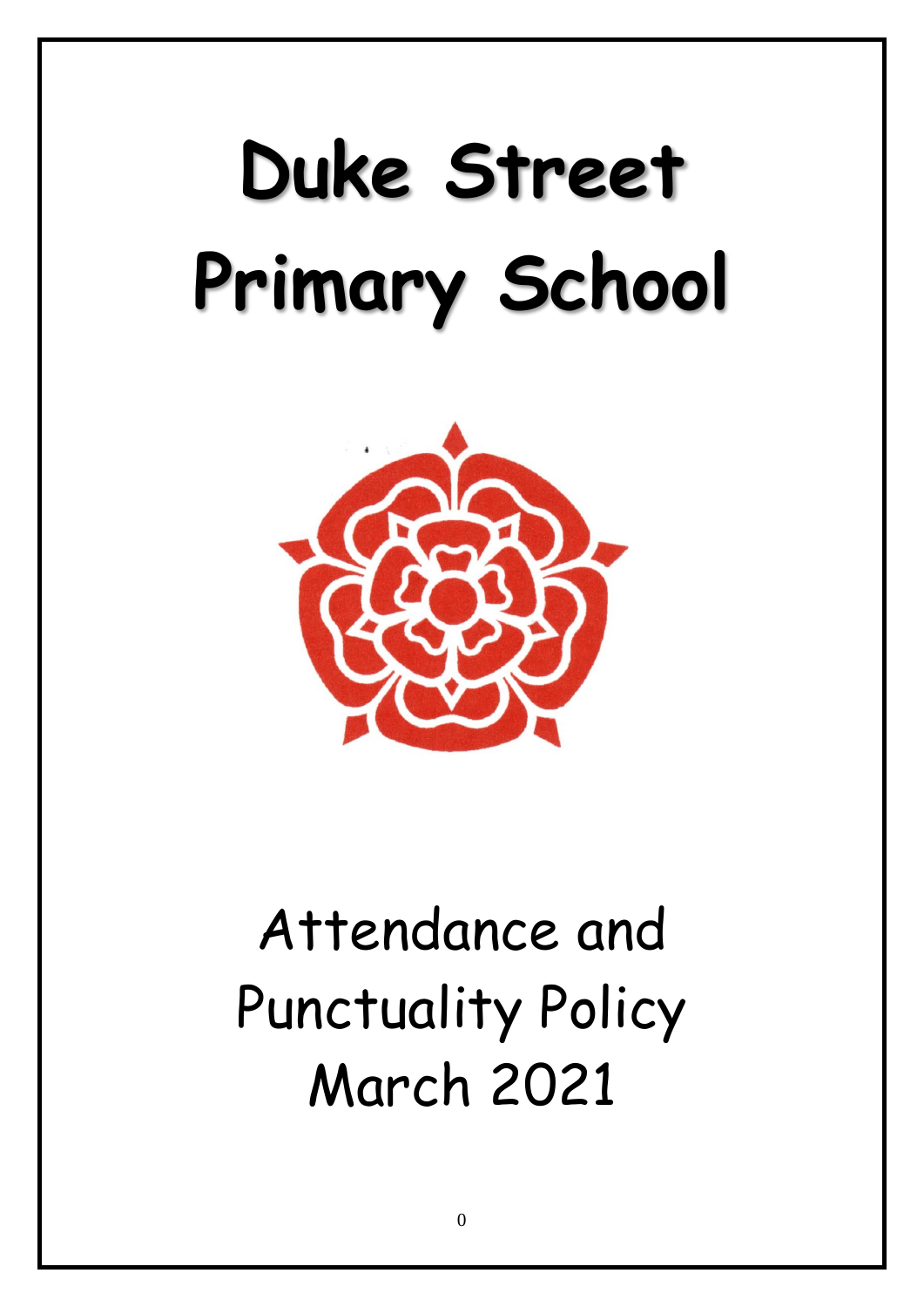## **DUKE STREET PRIMARY SCHOOL WHOLE SCHOOL ATTENDANCE POLICY**

At Duke Street Primary School we recognise that attending school regularly has a positive impact on learning, progress and therefore the best life chances for children. We will encourage good attendance for all pupils, by offering an environment in which pupils feel valued and part of the school community.

Department for Education (DfE) guidance states that all schools should have effective systems and procedures for encouraging regular school attendance and investigating the underlying causes of poor attendance which should be set out in an attendance policy. These systems should be reviewed regularly and modified where necessary to reflect the circumstances of the school.

Ensuring your child's regular attendance at school is your legal responsibility and permitting absence from school without good reason creates an offence in law and may result in prosecution.

#### **Aims:**

We will

- Promote a culture across the school which identifies the importance of regular and punctual attendance.
- Make attendance and punctuality a priority for all those associated with the school; including pupils, parents, teachers and governors.
- Further develop positive and consistent communication between home and school.
- Set targets to improve individual, vulnerable group and whole school attendance levels.

#### **Rights, Roles and Responsibilities:**

We will develop a procedural framework which defines agreed roles and responsibilities for

- Parents and carers
- Pupils
- School staff
- Governors

to complement this policy, and identify how we will deliver our aims in respect of regular and punctual attendance.

This procedural framework will include guidance on

- Registration
- Punctuality
- What constitutes unauthorised absence
- Leave of absence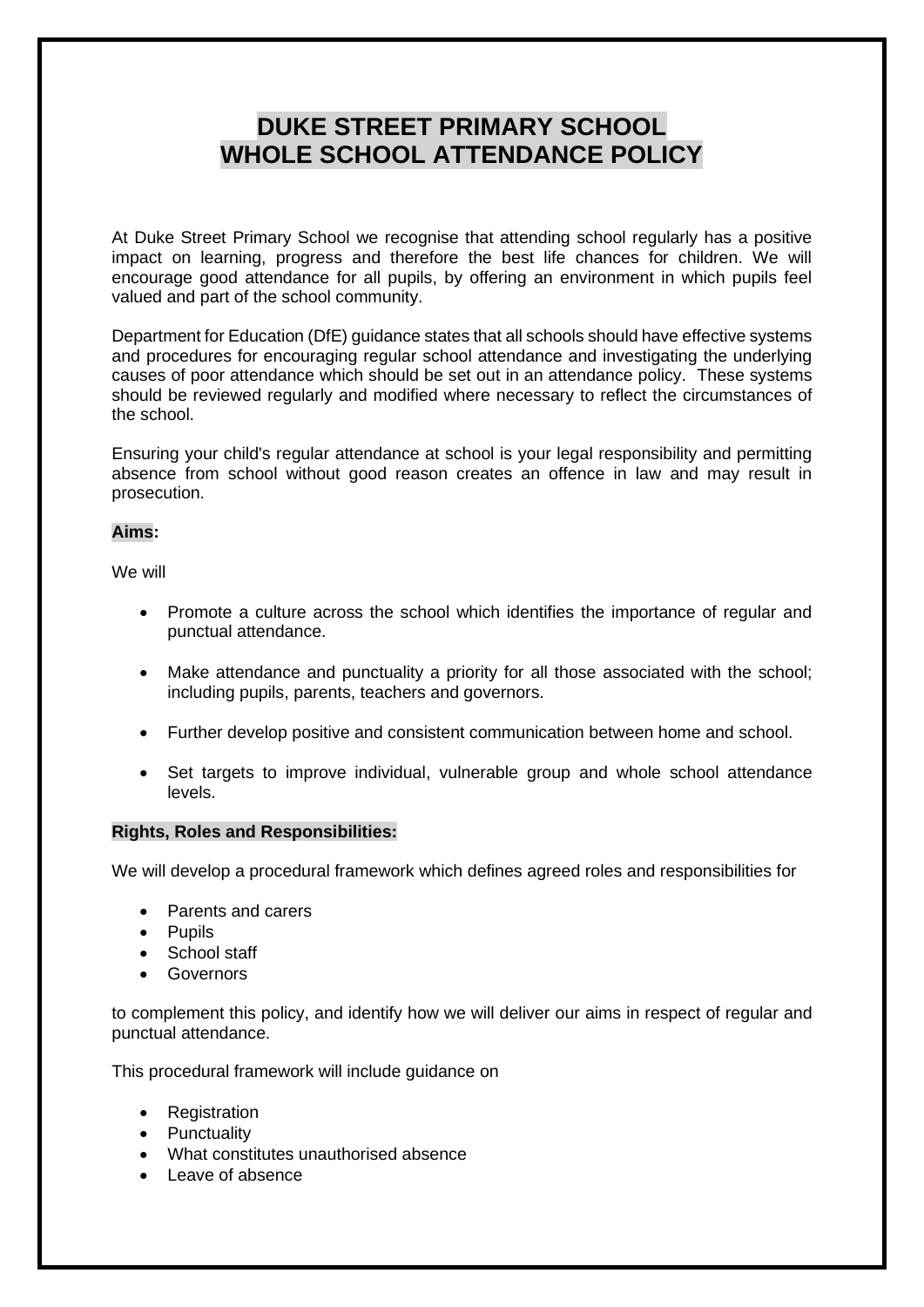- Systems for monitoring attendance and punctuality for individual pupils
- Systems for dealing with absence
- Criteria and systems for referral to and working with the Pupil Attendance Support Team and School Attendance Consultant
- Systems for monitoring whole school attendance and action planning
- Appropriate alternative curricular arrangements

#### **Leave of Absence:**

Following the September 2013 amendment to The Education (Pupil Registration) (England) Regulations 2006, schools cannot authorise any leave other than in exceptional circumstances. The Head Teacher, is the person authorised by the 'proprietor' i.e. the governing body, to make this decision. If the leave is being requested for a holiday, approval should be obtained prior to making any bookings.

Leave of absence **SHALL NOT** be granted unless:

- a request for leave has been made in advance, by a parent with whom the pupil normally resides, and
- the headteacher considers that leave of absence should be granted due to the **EXCEPTIONAL CIRCUMSTANCES** relating to the request.

Additional information regarding leave of absence is included with the procedural framework.

#### **Religious Absence:**

The school will authorise one day of absence per religious festival, e.g. Eid, (i.e. the day set aside by the religious body of which the parent is a member) and this will be marked as 'R' in the register.

Parents must request any additional leave in advance and this can only be authorised if it is felt that exceptional circumstances apply (this would be marked in the register as 'C').

#### **Use of Penalty Notices:**

In accordance with the current Lancashire code of conduct, Duke Street Primary School may request that the local authority issue penalty notices in respect of unauthorised absence. This includes leave of absence which is taken without a prior request being made; and leave taken after a prior request has been made and parents have been informed that the period of absence would be classed as unauthorised but the leave is taken regardless of this advice. Duke Street Primary School may also request that the local authority issue a penalty notice for days taken in excess of the agreed period of leave; without good reason. Parents also risk losing their child's school place if they do not return from leave, as agreed, and readmission cannot be guaranteed.

#### **Partnership Working:**

Duke Street Primary School will work with the Pupil Attendance Support Team, the School Attendance Consultant and other support agencies as appropriate to ensure regular attendance at school. The criteria for referral and areas of responsibility for staff will be set out in the procedural framework.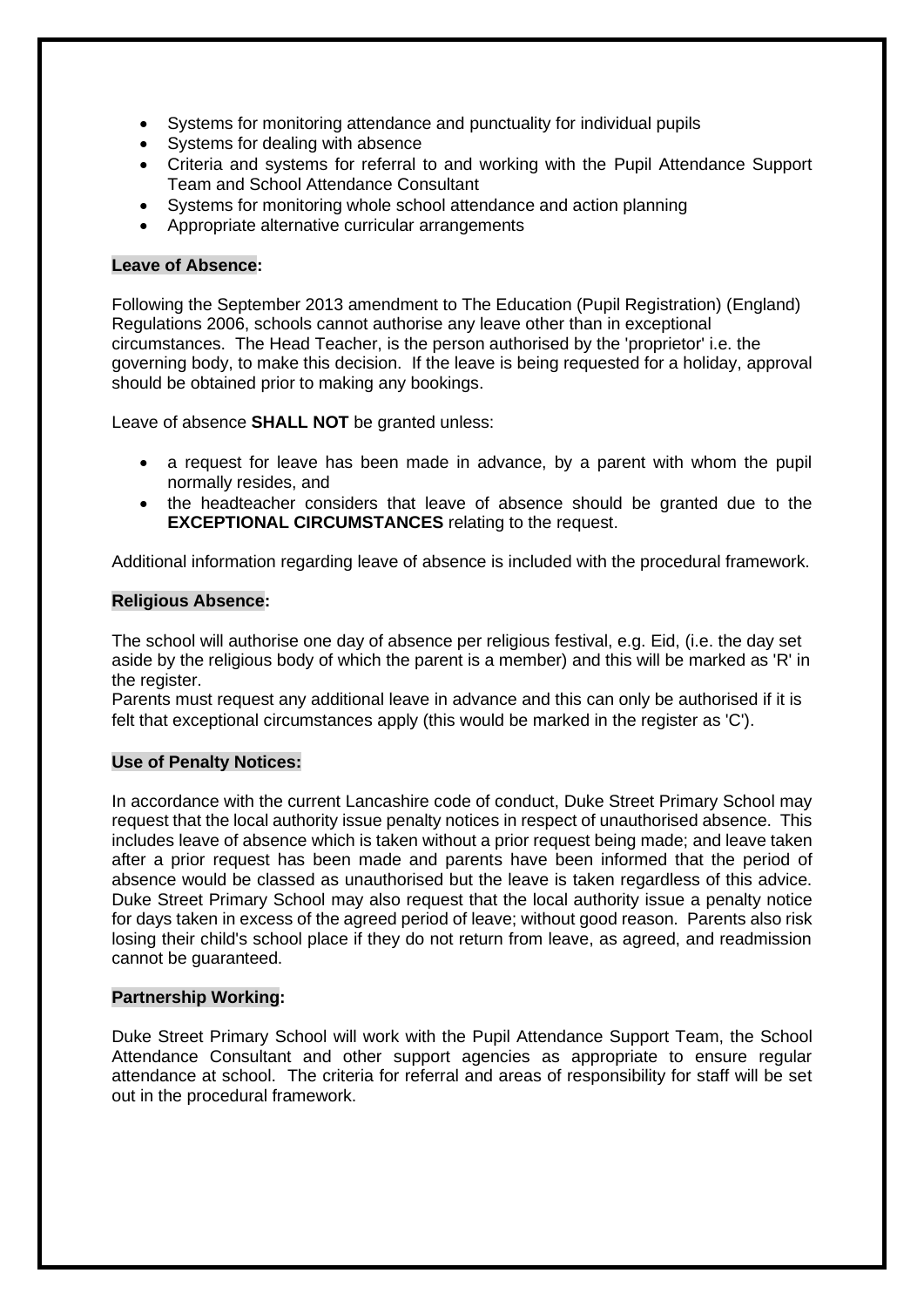#### **Monitoring, Analysis, Action Planning:**

Duke Street Primary School will use electronic systems for monitoring attendance at both individual pupil, groups of pupils and whole school level. We will analyse patterns and trends of non-attendance to inform future action planning and target setting in respect of whole school attendance matters.

#### **Persistent Absence:**

The minimum attendance level which is expected at our school is 96%. It is when attendance falls below this level that school will consider whether it is appropriate to offer support in order to improve the situation. Both local and central government pay particular attention to reducing the number of pupils who fall into the persistent absence category (PA). A pupil is on track to becoming a persistent absentee when their attendance falls to 90% or below at any point during the school year; whether the absences are authorised or unauthorised. When attendance nears this level children miss significant amounts of schooling; meaning that their educational progress is put at risk. We need parents' full support in ensuring that attendance does not reach this level. However, if for any reason a child's attendance does fall into this category parents will be asked to do all they can improve the situation.

Families will be supported in this via school's robust systems for managing PA. This support may involve the need for parents, and children of an appropriate age, to agree to a parenting contract. Due to the seriousness of PA status it is highly likely that such cases will be referred to a local authority attendance team (Pupil Attendance Support Team). Furthermore, absence data for individual pupils who are classed as persistent absentees are reported to the Department for Education; along with whole school absence figures.

#### **Monitoring the Attendance of Pupils Who Are Educated Off Site:**

The attendance of all pupils who are educated off site, or those who are dual registered, will be monitored in accordance with the procedures outlined within the procedural framework.

#### **Review of Whole School Attendance Policy:**

Duke Street Primary School will review this policy and the associated procedural framework annually.

**Last review date:** March 2021

**Next review date:** March 2022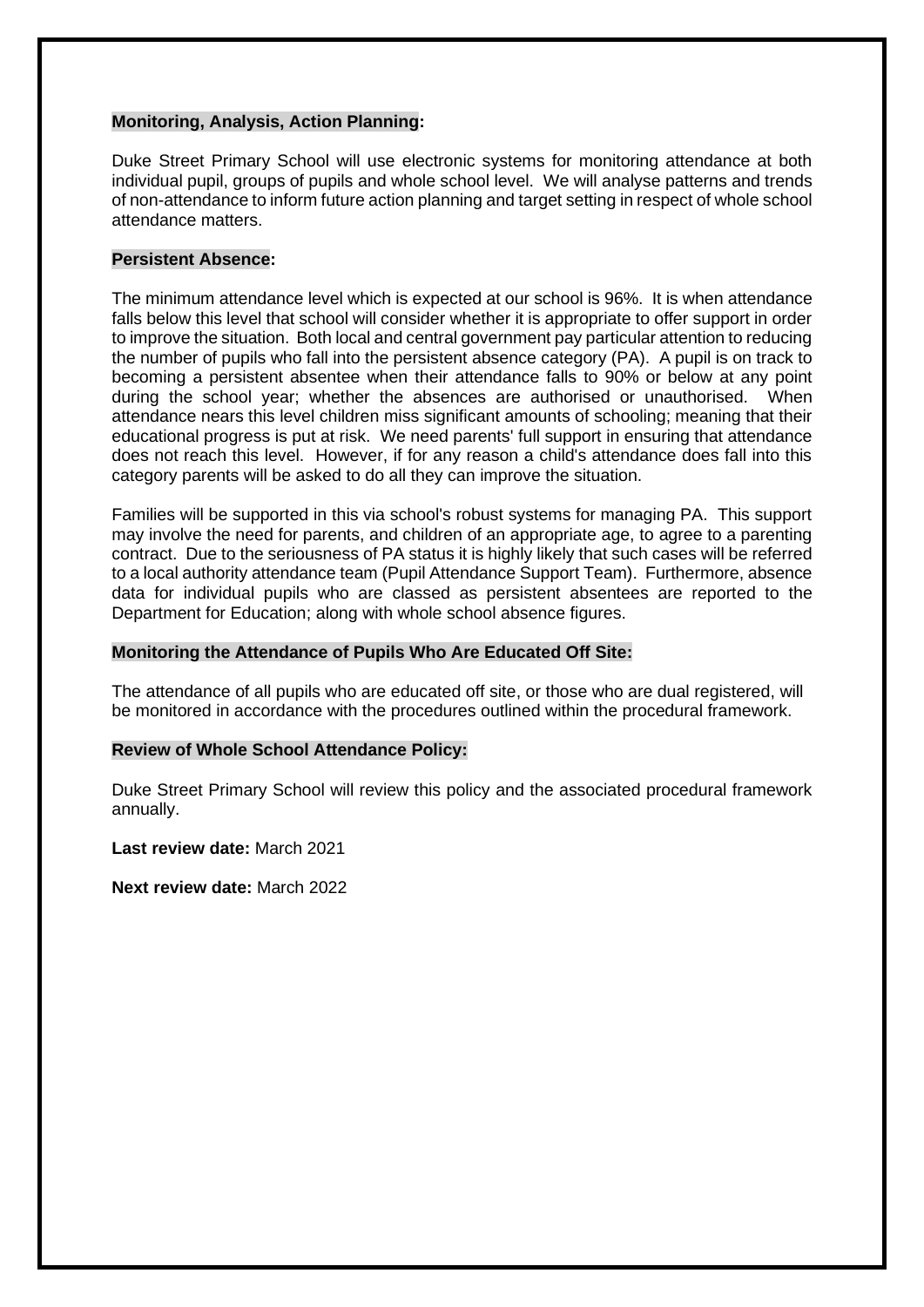### **WHOLE SCHOOL ATTENDANCE POLICY PROCEDURAL FRAMEWORK**

This document forms part of Duke Street Primary School's whole school attendance policy. It sets out the rights, roles and responsibilities for parents/carers, pupils, school staff and governors; and the systems and procedures in place to identify how the school will deliver its aims in respect of regular and punctual attendance. It will be reviewed annually.

#### **Rights, Roles and Responsibilities**

Duke Street Primary School believes that it is important that parents and carers, pupils, school staff and governors all work in partnership to encourage good attendance for all pupils. The following is a summary of the rights, roles and responsibilities for individual groups of stakeholders.

#### **Parents and Carers**

- Ensure the child(ren) in their care attend school regularly and punctually
- If the child(ren) is/are absent to inform the school office before registration on the first day of absence and provide a reason for the absence
- If the child(ren) is/are absent for more than one day, to inform the school office of the continued absence and update as to the reason for the absence regularly
- Ensure that school have up to date contact details and at least two emergency contacts who can be contacted in the event that parents are unavailable
- To avoid leave in term time. Where this is not thought possible, contact the school as soon as possible prior absence to request authorisation and prior to making any financial commitment
- To advise the school, by contacting the school office, immediately if they become aware of problems with attendance
- To co-operate with the school in promoting and improving attendance e.g. attending meetings, participation in parenting contracts and supporting the school in agreed intervention/action plans
- Adhere to systems for late registration, signing out and signing in at the school office

#### **Pupils**

- Attend school regularly and punctually
- Adhere to systems for late registration, signing out and signing in
- Acknowledge behaviour needed out of school to ensure good attendance e.g. early bedtimes and getting uniforms ready the night before

#### **School Staff**

The head teacher and attendance lead has overall responsibility for ensuring that there are appropriate and efficient systems in place to promote and support the school attendance policy, that these are adhered to and training is given where appropriate. The head teacher is also responsible for liaison with individual families, the School Attendance Consultant and the Pupil Attendance Support Team (PAST) to ensure appropriate support is given where attendance concerns are identified and for liaison with the local authority and DfE to ensure that the school conforms to all statutory requirements in respect of attendance.

Duke Street Primary School believes that all staff have responsibilities and a role to play in promoting good attendance by: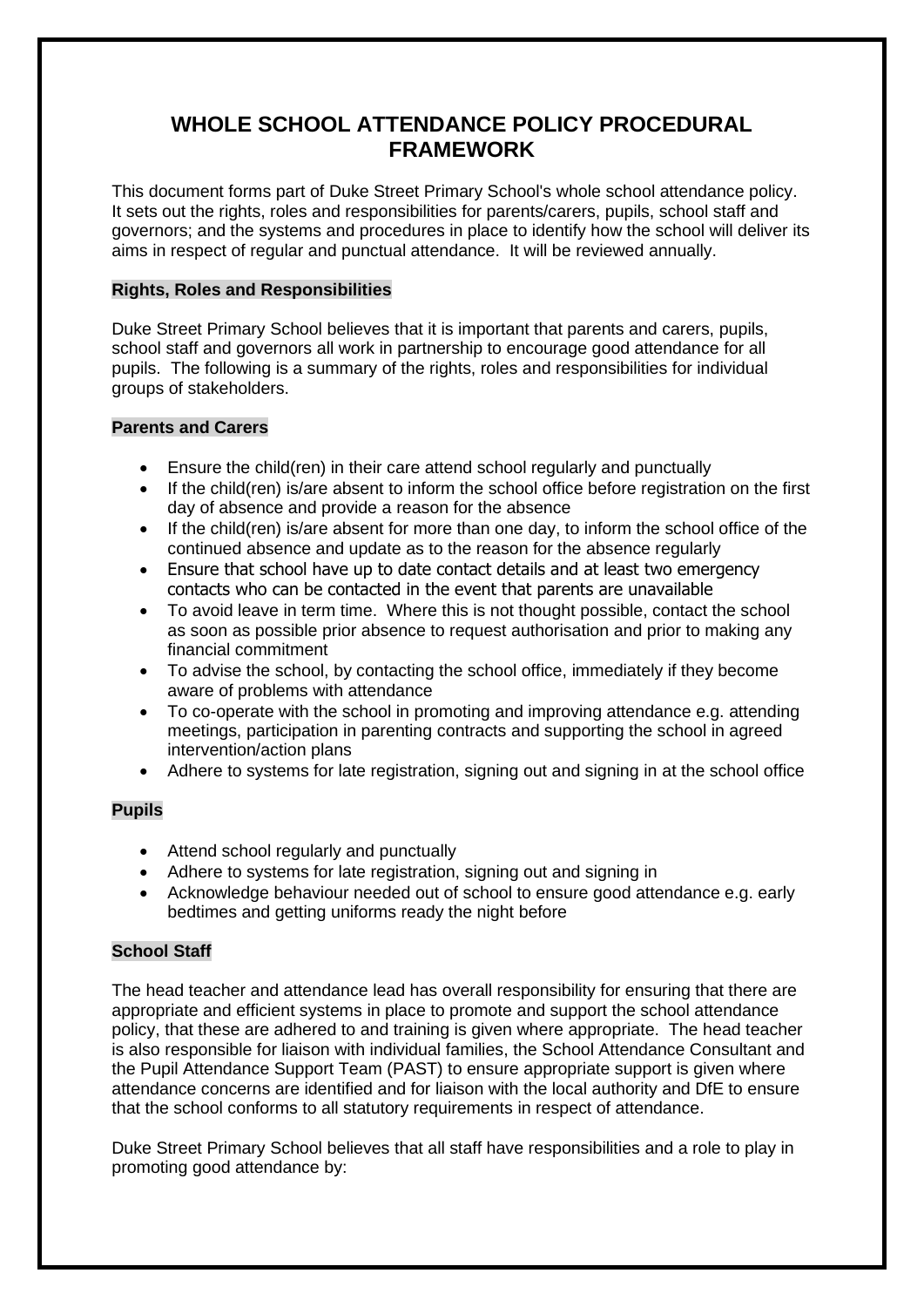- Providing a welcoming atmosphere for children
- Providing a safe learning environment
- Ensuring an appropriate and responsive curriculum
- Providing a sympathetic response to any pupil's concerns
- Being aware of factors that can contribute to non-attendance
- Being aware of the role all staff can play in ensuring attendance is seen as important for all pupils and parents
- Adherence to the systems and procedures in place within school to promote good attendance and highlighting any concerns to the head teacher
- Participation in training regarding school systems and procedures
- Willingness to communicate with children and parents about attendance
- Completion of the attendance registers in accordance with the legislation and under the direction of the head teacher

Some staff will have specific individual responsibilities to support the attendance policy and these are outlined in the procedures section of this framework.

#### **Governors**

- Ensure compliance with The Education (Pupil Registration) (England) Regulations 2006, as amended
- Adopt an attendance policy and review it annually
- Agree targets for attendance at Duke Street Primary School
- Ensure that they receive reports from the head teacher regarding school attendance and persistent absence as part of the school monitoring or school profiling exercise
- Where the school is not meeting its attendance targets, or when the governors believe there is cause for concern, to require a review of the systems and procedures in place to promote good attendance
- To promote the strong link between attendance and educational attainment to parents and pupils where appropriate and ensure that the school attendance policy and procedures are communicated effectively
- Authorise the head teacher (or other designated person) to consider and make decisions regarding leave of absence requests
- Work with the head teacher in establishing criteria against which leave requests will be considered. This is important to ensure the process is equitable and consistent

#### **Procedures:**

#### **Registration**

Morning Registration is at 08.55am Afternoon Registration is between 12.50pm and 1.10pm (dependent on individual class schedule)

Each class teacher or their nominated representative is responsible for marking children present or absent in the register at morning and afternoon registration. The registers must be completed promptly to avoid discrepancies between classes. The class teacher must ensure that the marked register, plus any notes received regarding absence, is returned to the school office promptly.

The school office is responsible for entering attendance on the electronic register and for inputting absence codes on a daily basis.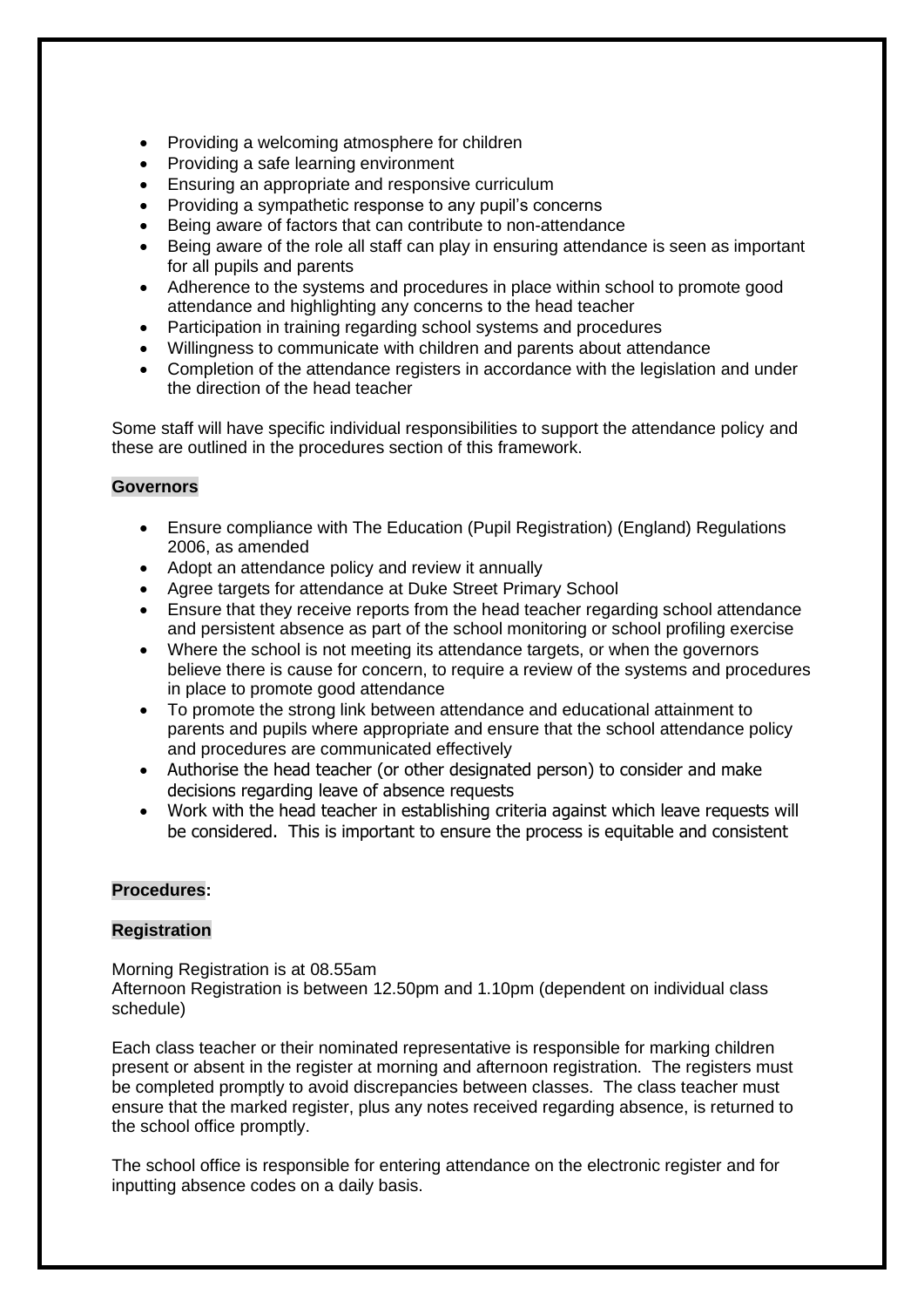#### **Late Registration**

Pupils requiring admittance to school following registration periods must go to the main entrance and request entry via the school office.

For health and safety reasons parents **MUST** accompany late arriving pupils into the building in order to sign their children into school.

The school office is responsible for maintaining the signing in/out book. For health and safety reasons, an entry **MUST** be placed in the signing in sheet before a pupil is admitted or released outside of registration times.

In accordance with current guidance, the attendance registers are closed at 9.25am. This means that any pupil who arrives after the registration at 8.55am but before the registers are closed will be given a late mark (L) in the register. This code is classed as a present mark, but displays that the pupil arrived late for school.

Any pupil who arrives after the registers have closed but before the end of the session will be given a "late after registers closed" mark (U) in the register. This code is classed as an unauthorised absence but displays that the pupil was physically present in school for part of the session. 'U' codes consequently have a negative effect on a pupil attendance figure.

In addition to using the L and U codes, office staff also use the facility within the SIMS attendance module to record the number of minutes late for each pupil, on each occasion. This facility will allow school staff to monitor and manage developing patterns of lateness more effectively and make a clear link between lateness and missed curriculum; and share such information with parents and staff.

The fact that the U code is classed as an unauthorised absence means that when it is used pupils are likely to be missing significant amounts of schooling; putting their educational progress at risk. For this reason the use of this code will be considered as serious as any other unauthorised absence and will attract the interest of external agencies, including referral to the local authority attendance team and consideration of the use of legal measures, in just the same way.

#### **Authorised and Unauthorised Absence:**

In every instance it is the head teacher who determines whether an absence is recorded as authorised or unauthorised. This decision is made based on information provided by parents/carers. However, because the register is a legal document, the head teacher has responsibility to ensure that it is completed accurately and in accordance with the legislation. For this reason it is not sufficient for an absence to be recorded as authorised based entirely on information provided by parents/carers. Therefore, there may be occasions when it will be necessary for parents to provide evidence of reasons for absence before authorisation is granted. For example, in the case of absence due to illness or medical appointment, evidence may be requested in the form of: sight of a prescription, prescribed medication, a medical appointment card or similar.

The school office is responsible for maintaining records of reason and length of absence.

• Parents/Carers are required to contact the school office before registration on the morning of the first day of absence, advising of the reason for the absence and expected return date; if known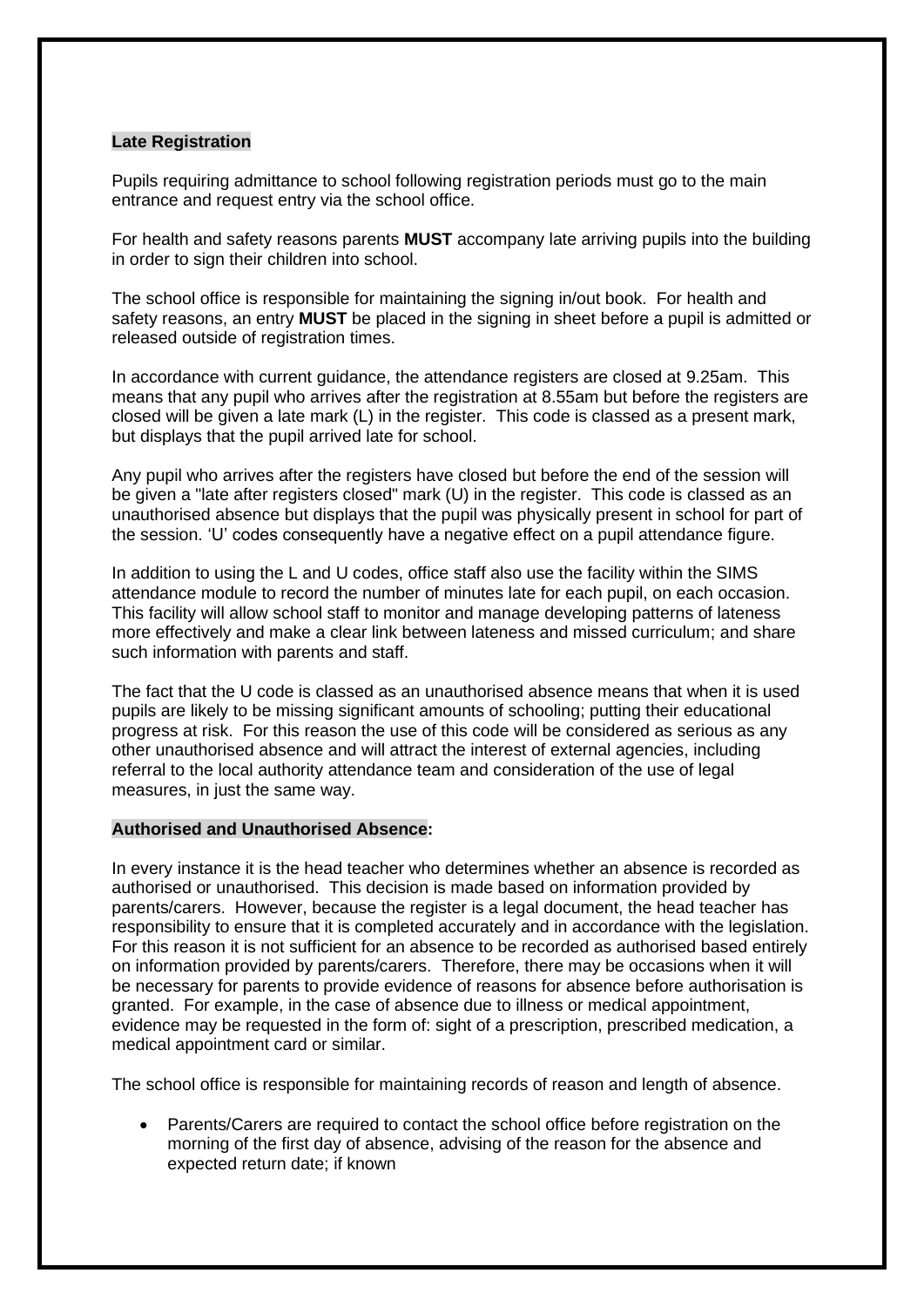- Where information is provided to the class teacher they are responsible for passing this information to the school office
- Where a verbal message is taken by school office staff this should be noted in the register and the class teacher informed
- Where a written note is received by the class teacher this should be returned to the school office with the register
- Where the absence is for several days, the parent/carer is responsible for informing the school of the continued absence and updating them as to the reason for the absence on a regular basis
- Where no explanation for absence is provided, or the reason provided is unsatisfactory, the absence will be recorded as unauthorised and will be addressed with parents promptly
- Schools have a responsibility to report such absence to the local authority after a period of 10 school days, or sooner if appropriate
- The reason for absence should be linked directly to the pupil (e.g. illness or medical appointment of/for the child). Reasons for absence relating to parents or siblings may not be authorised

If a child is absent and no contact has been made by the family, the school office will contact the family on the first day of absence, as the registers close. If contact cannot be made, school will try to contact the people named as emergency contacts. If no contact is possible, the head teacher should be informed and, in the case of prolonged or repeated absence without justification being given, the head teacher will determine what further action needs to be taken.

The head teacher is responsible for determining what is classed as authorised and what is classed as unauthorised absence.

Examples of authorised absence:

- Medical or dental appointments, which relate directly to the pupil and unavoidably fall during the school day (evidence may be required prior to authorisation)
- Illness of the pupil (evidence may be required prior to authorisation)
- Leave which has been authorised by the head teacher due to exceptional circumstances

Examples of unauthorised absence:

- Parents/carers keeping children off school unnecessarily
- Truancy before or during the school day
- Absences which have never been properly explained
- Children who arrive at school after the register has closed
- Shopping, looking after other children or birthdays
- Day trips and leave in term time which have not been agreed
- Days that exceed the amount of leave agreed by the head teacher

The school office is responsible for inputting the appropriate absence code on the electronic register. Where they are not certain whether an absence is authorised or not they should seek advice from the head teacher.

Office staff also use the comments facility within SIMS in order to log specific reasons for absence. This facility will allow school staff to monitor and manage developing patterns of absence more effectively and share such information with parents.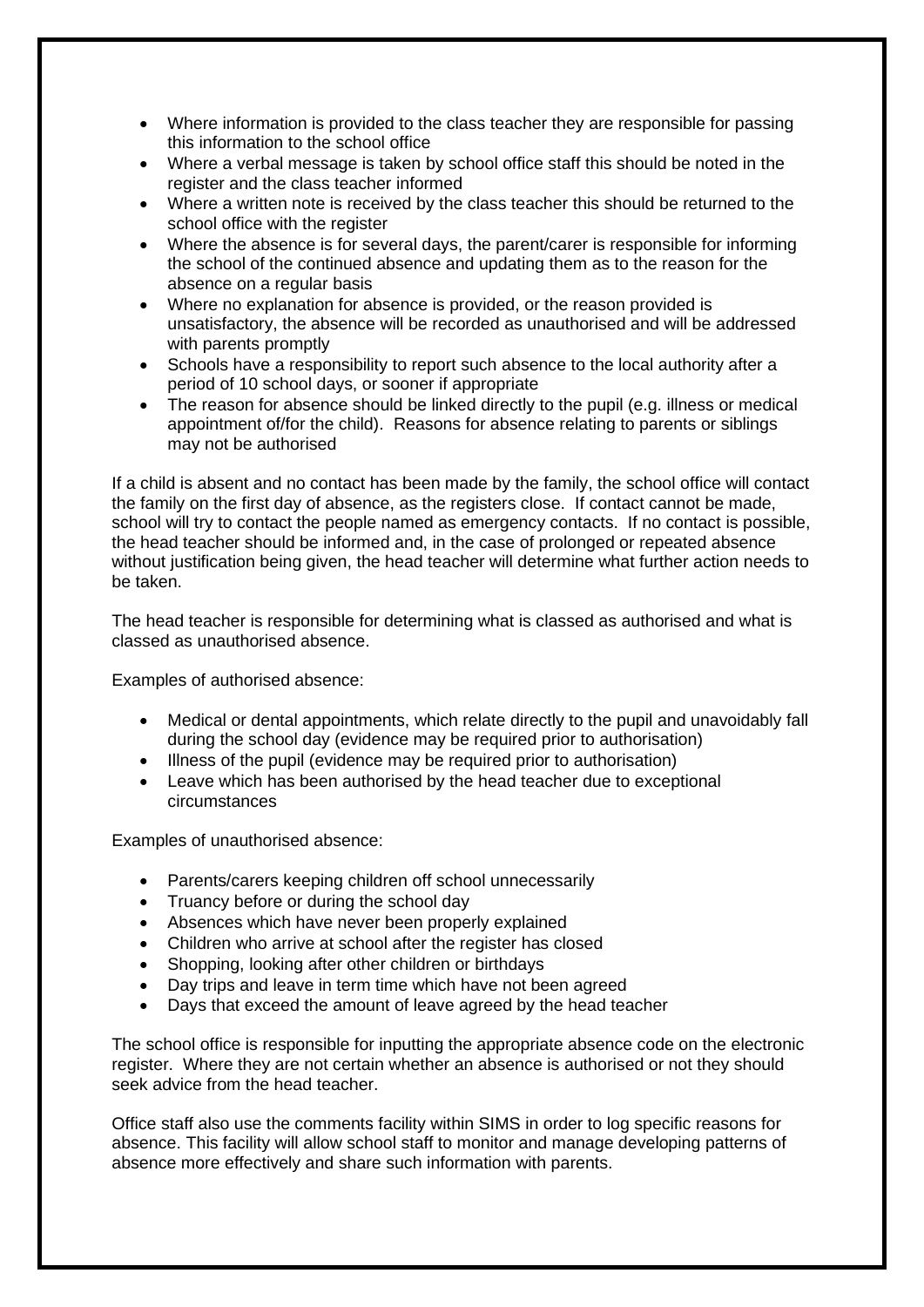#### **Signing Out**

The school office is responsible for overseeing the procedure for releasing children where parents/carers have requested and been granted leave during the school day.

The child(ren) can only be released to a parent or authorised carer/family member. When an authorised adult is picking up a child within school time the school office is responsible for ensuring that they (the authorised adult) complete and sign the school signing out system (see above for details of requirements). The school office is responsible for inputting the appropriate absence code on the electronic register, where appropriate.

When a child leaves the school site after the morning or afternoon register has been taken, the original mark must remain in the register and the signing in/out book should be referred to during an evacuation situation to ensure all pupils can be accounted for.

#### **Leave of Absence**

Following the September 2013 amendment to The Education (Pupil Registration) (England) Regulations 2006, schools cannot authorise any leave other than in exceptional circumstances. In Duke Street School the head teacher is the person authorised by the 'proprietor' i.e. the governing body, to make this decision. If the leave is being requested for a holiday, approval should be obtained prior to making any bookings.

Leave of absence **SHALL NOT** be granted unless:

- a request for leave has been made in advance, by a parent with whom the pupil normally resides, and
- the head teacher considers that leave of absence should be granted due to the **EXCEPTIONAL CIRCUMSTANCES** relating to the request.

#### **Additional Factors for Consideration**

Pupils attend school for a maximum of 190 days each academic year. Regular attendance is vital for your child's educational progress. The local authority expects that all parents/carers ensure their children attend school whenever possible. Absence during school time is largely prohibited by regulation and hinders academic progress. Even in exceptional circumstances, the following factors may be taken into account when considering an application for leave:

- Will leave at this point in time be detrimental to the pupil's education?
- Will he/she miss any national tests or examinations?
- Is his/her attendance a cause for concern?
- Is the proposed absence during the month of September or any other transition period?
- Has he/she already had leave during term time this year?
- Did he/she have leave of absence during term time in the previous school vear(s)?
- Does he/she have any absences which have been recorded as unauthorised this year?

If work commitments are stated as supporting evidence towards an exceptional reason for requesting leave, parents may be asked to provide employer details and any additional evidence which shows why leave cannot be taken during the school holidays

Parents/Carers who need to request leave during term time should complete an application form, available from the school office as soon as possible prior to the first proposed date of absence. Parents are asked to provide any relevant information regarding this request on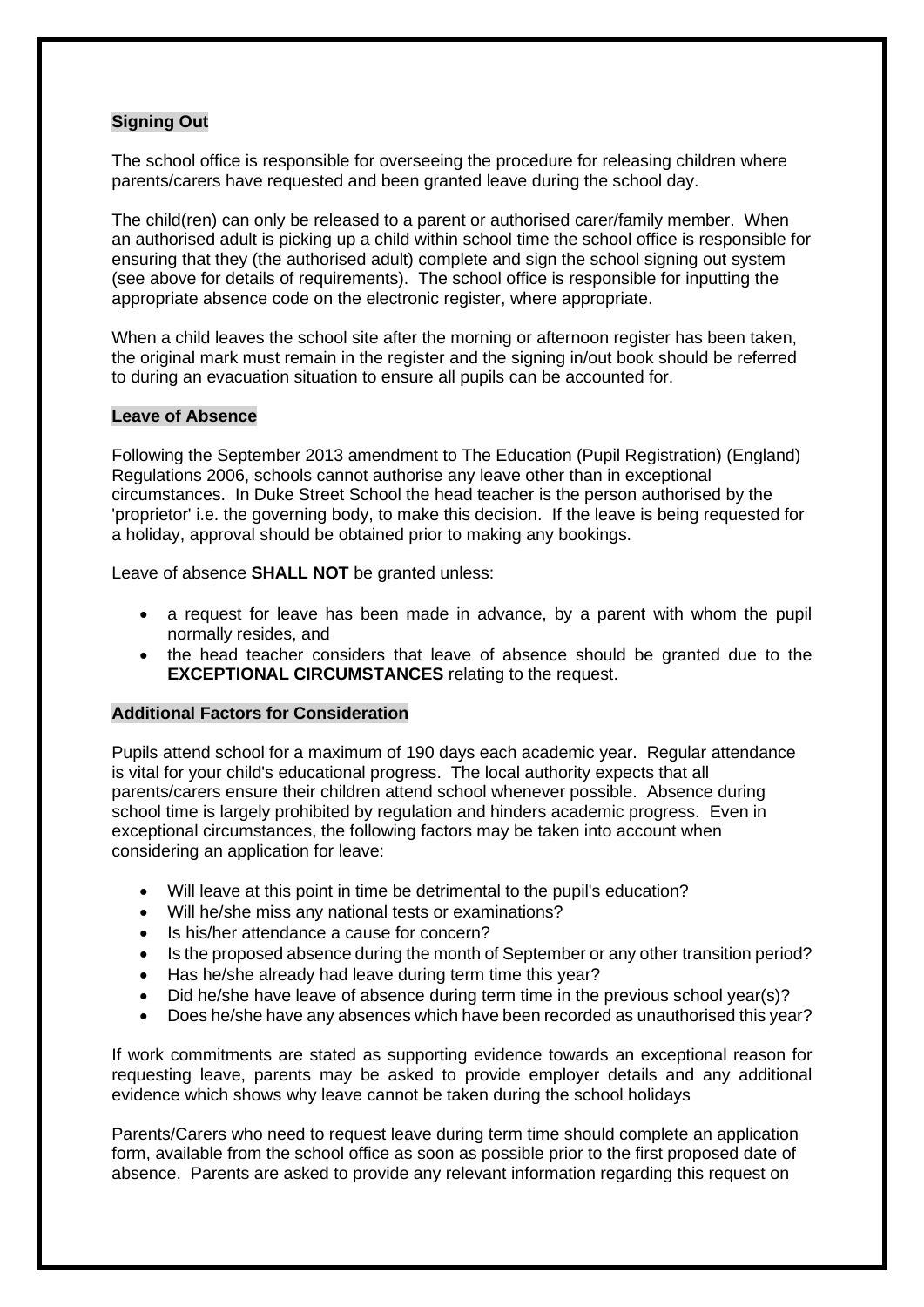the form if they believe the circumstances are exceptional. Information provided after a decision has been made may not be considered. The head teacher will consider the request and advise in writing whether the absence will be authorised or not. The head teacher may request a meeting with parents before any period of leave is authorised.

#### **Use of Penalty Notices**

The school takes unauthorised absence seriously and, particularly in the case of repeated unauthorised absences, will undertake further liaison with the family, pupil, the School Attendance Consultant and the Pupil Attendance Support Team as appropriate. Furthermore, Duke Street Primary School may request that the local authority issue penalty notices in respect of unauthorised absence. This includes leave which is taken without a prior request being made; and leave taken after a prior request has been made and parents have been informed that the period of absence would be classed as unauthorised but the leave is taken regardless of this advice. Duke Street Primary School may also request that the local authority issue a penalty notice for days taken in excess of the agreed period of leave, without good reason. Parents also risk losing their child's school place if they do not return from leave, as agreed, and readmission cannot be guaranteed.

The school office is responsible for recording leave requests in the electronic register and will retain copies of correspondence regarding requested leave of absence for 3 years. They will also be responsible for highlighting to the Headteacher if absence continues after the notified period. In this instance the Headteacher will undertake further liaison with the family, pupil, the School Attendance Consultant and the Pupil Attendance Support Team as appropriate and a Penalty Notice may be considered.

#### **Monitoring, Analysis and Action Planning**

The governors have determined that the head teacher has overall responsibility for the monitoring, analysis and action planning of school attendance. The head teacher is responsible for ensuring that data is returned promptly to the local authority and DfE within deadlines. However, it is expected that the day to day implementation of this will largely rest with the class teachers who take the register and highlight causes of concern and the school office who are responsible for maintaining the school records on attendance and for highlighting causes for concern.

The head teacher will review the attendance records at least once every half term to check that there are no outstanding causes for concern and that codes are being used consistently. In addition, the head teacher/attendance lead will address specific concerns as they arise.

The head teacher is required to review this whole school attendance policy and procedural framework annually and to report on attendance matters to the governors termly. The governors will also review the attendance policy at least annually to ensure that it continues to meet the needs of the school.

If there is a trend of worsening attendance in a particular group of pupils, including pupils who belong to any vulnerable group, discussions should be held between the head teacher and appropriate staff to agree action plans to reverse the trend. It should also be reported to the governors at the next full governor's meeting.

Duke Street Primary School also promotes good levels of attendance. Any schemes will be reviewed and changed regularly in order to ensure that children remain interested and motivated.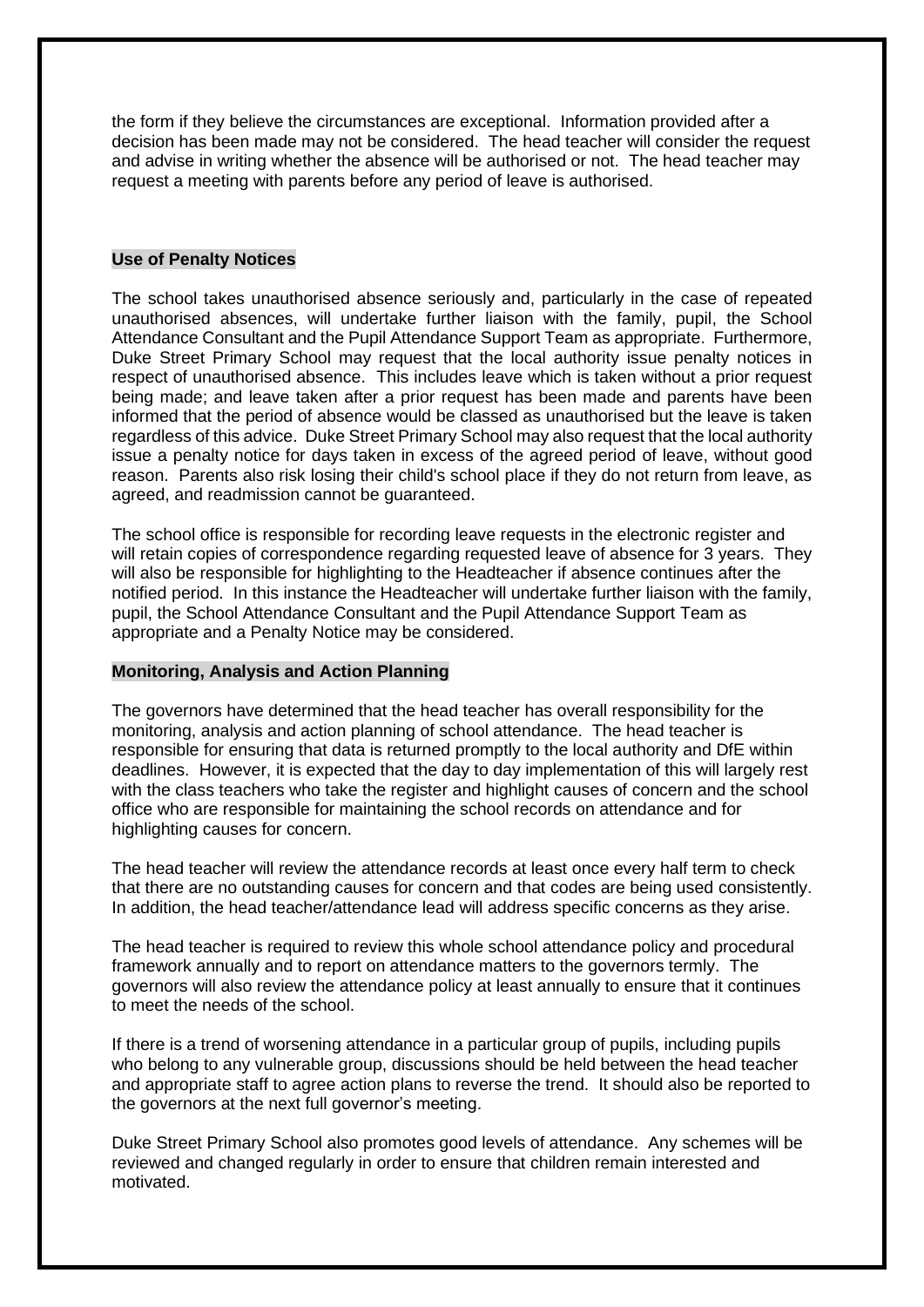#### **Monitoring the Attendance of Pupils Who Are Educated Off Site**

When pupils are **dual registered,** their registration status will acknowledge this. For sessions when a dual registered pupil is expected to attend Duke Street Primary School the usual attendance procedures will be followed. When this pupil is expected to attend the other establishment our registers will display the D code (Dual Registration). As the **Main School** we retain responsibility for dual registered pupils. Therefore, the other establishment will be contacted regularly in order to ensure that this placement continues to be successful. When this is not the case, appropriate action will be taken. In cases where we are the **Subsidiary School** our normal first day absence procedures will be used and any concerns regarding attendance will be reported to the **Main School**. In addition, we will provide other information regarding attendance to the **Main School** on request.

When pupils are **Present at an Approved Off-Site Educationally Activity** school will decide which of the following codes is most suitable:

- Code B Educated off site
- Code P Supervised sporting activity
- Code V Educational visit or trip

The head teacher is responsible for the pupil's education and wellbeing during these sessions. Therefore, before any of these codes are used school must ensure that the following criteria are met:

- $\checkmark$  The activity is broadly educational in nature
- $\checkmark$  it is suitable for the pupil's age and ability
- $\checkmark$  it will complement the pupil's curriculum
- $\checkmark$  it is taking place during the session for which the approved off-site educational activity code is being used and
- $\checkmark$  suitable supervision arrangements are in place

#### **Criteria and Systems for Referral to and Working with the School Attendance Consultant and the Pupil Attendance Support Team**

The head teacher is responsible for ensuring consistent referral of regular or unjustified absence. The criteria for referral are outlined in the systems below:

A request for support will be made to the local authority attendance team (Pupil Attendance Support Team) when:

- School have informed parents of their concerns regarding attendance
- School have attempted to employ appropriate strategies in order to improve attendance
- School strategies have failed to prompt the required amount of improvement in attendance OR parents refuse to engage with school support

In addition to the above, the head teacher and/or Attendance Support can discuss general attendance or case specific matters with the School Attendance Consultant. The purpose of such discussions would be to:

- Monitor progress towards targets, highlighting any concerns and identifying any action required
- To receive guidance on latest best practice
- To receive information about local and national trends and benchmarking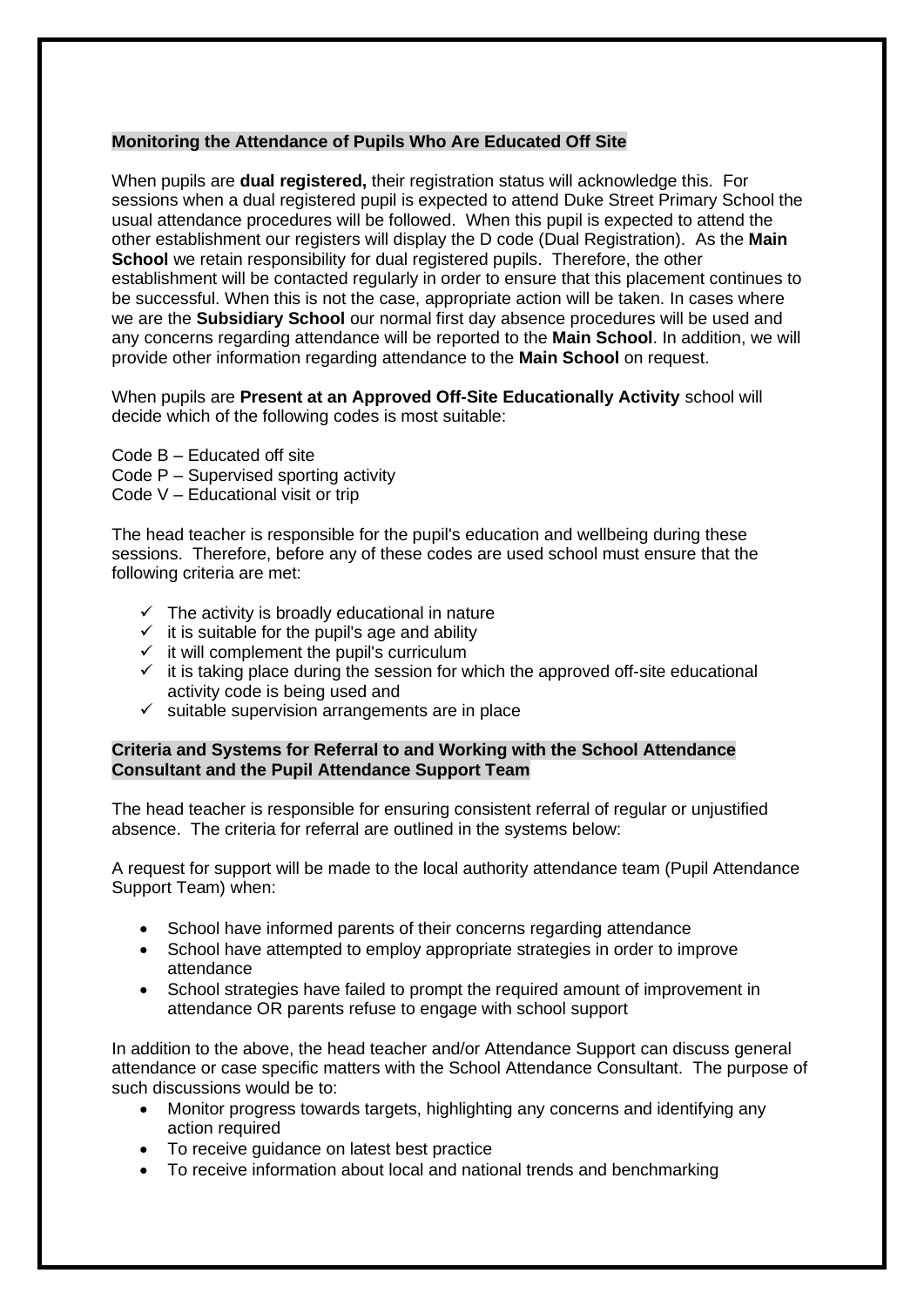- To discuss whether current attendance policy and procedures are effective
- To discuss case-specific actions and receive advice on future actions

#### **School System for Dealing with Concerns about Lateness and Absence**

School gates open at 8.45am to allow children 10 minutes transition time before Register is taken. The school day starts at 8.55am and we expect children to be settled in class by this time.

The school office is responsible for advising the Attendance Lead of pupils who are persistently late or absent as issues arise.

The class teacher is also responsible for raising concerns about lateness or absence of class members to the Attendance Lead as issues arise.

In addition, the head teacher will use electronic systems to monitor the attendance of individual pupils at least once per half term.

Once concerns have been raised:

- Attendance Lead will discuss the matter informally with the family to identify barriers preventing parents/carers getting children to school on time, every day
- Parents and children, if appropriate, will be asked to agree to a parenting contract, or take part in attendance panels/meetings, which will include the setting of targets and will be reviewed regularly
- When persistent lateness is an issue and/or parents fail to follow procedures by not accompanying late arriving pupils into school to sign them in, this will be communicated to parents via letter or a meeting in school.
- If lateness/absence persists, and school procedures fail to promote the required level of improvement, the Attendance Lead will contact the Pupil Attendance Support Team who will attend meetings with the family and head teacher as appropriate and help school determine whether any further interventions are required. These interventions will include consideration of the use of legal measures (penalty notices and prosecution)
- Direct school support will be offered to families at the earliest opportunity to explore ways of reducing absenteeism and lateness.
- Referrals to other agencies will be suggested to offer on-going targeted help to families if appropriate

#### **Alternative Provision and Use of Directions**

There are a range of reasons why pupils might be required to access educational provision at a venue other than their main school. The main reasons are listed below:

- Pupils who have been excluded, either for a fixed period (for more than 5 days) or permanently
- When a pupil is unable to access provision at their main school for medical reasons
- When a pupil is required to attend another venue for the purpose of improving behaviour; either on a temporary basis or with a view to making a permanent move to the alternative provision (managed move)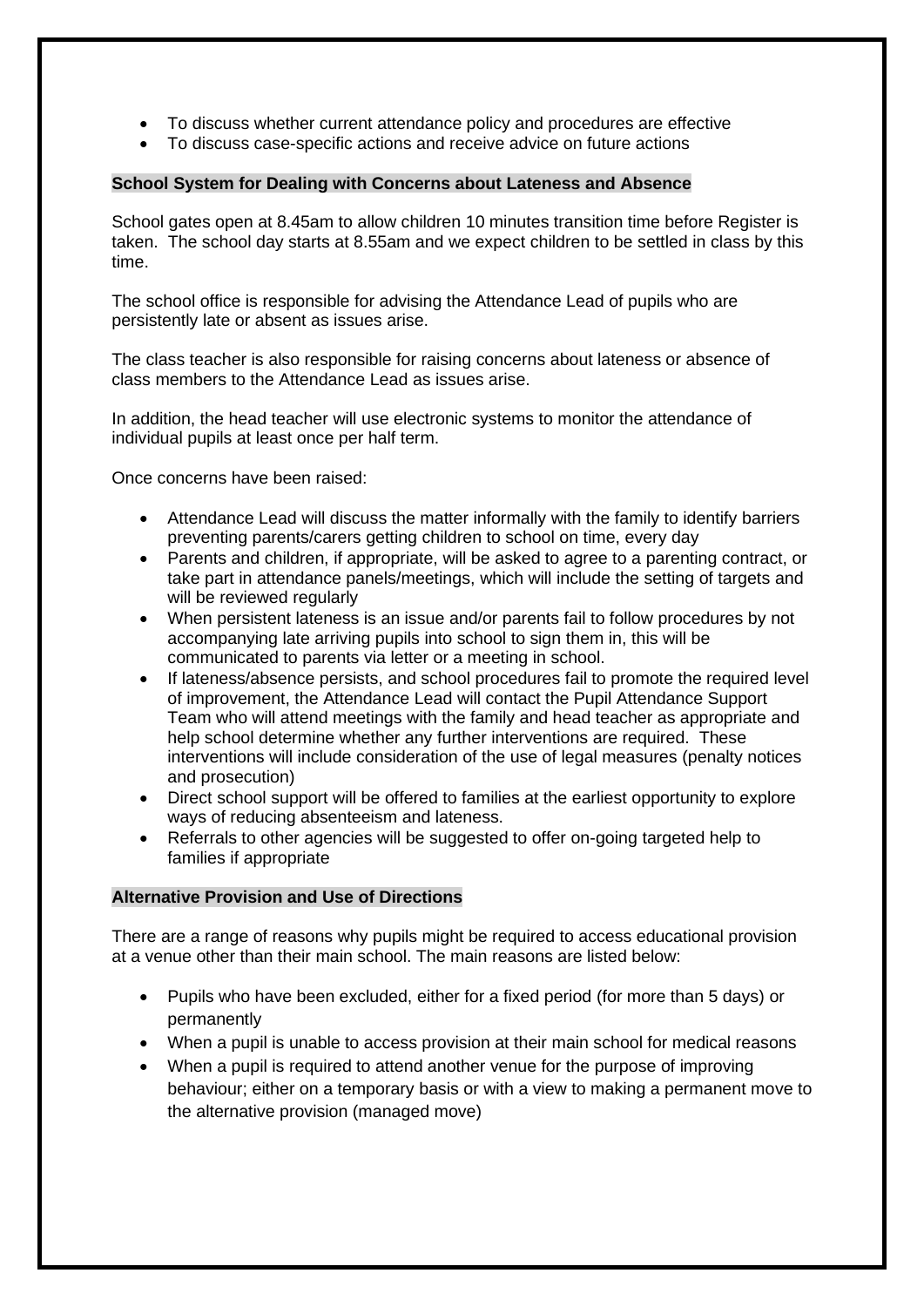When a pupil is required to attend alternative provision, the governors of the main school must issue a written 'direction' or 'notice' informing all parents of the alternative provision which their child is required to attend.

#### **Pupils Who Are Unable To Attend School for Medical Reasons**

The introduction of statutory guidance on 1<sup>st</sup> September 2014 places much more emphasis on the role of governing bodies in ensuring that pupils with medical conditions are able to fully access education in the same way as other pupils. A key element of this responsibility is reducing the amount of time missed by these pupils; whether their condition is short or long term. The school will work with parents and other relevant professionals to minimise absence for reasons of ill health. This may be as a result of specific practices or resources used within school or by sourcing more appropriate provision at another establishment. When education is to be provided at an alternative location, this will always be done via the use of a direction or notice (please see the relevant section of this policy).

#### **School System for Reintegrating Pupils Who Have Had Long Term Absence**

When a pupil has been absent from school for an extended period, the head teacher, the class teacher and other support services will liaise with the family to ensure that a smooth reintegration is achieved.

#### **Communication of Attendance Policy and Procedure**

It is important that the school's policy on attendance is communicated to all the stakeholders and that parents, pupils and staff know the procedures and systems that are in place to implement it.

The governors have determined that:

- The attendance policy will be placed on the school website
- Details of the policy and the procedure for requesting absence in term time, and signing in and out of school will be disseminated as part of the new parent induction process e.g. induction package, talks to new parents
- Reference to the school attendance policy regarding leave during term time is to be made clear when the school calendar of dates is sent out each year
- Summary of responsibilities under the attendance policy will be contained in the home/school agreement
- Staff responsibilities will be contained in the staff handbook
- The head teacher will ensure that staff receive training regarding their responsibilities in relation to the attendance policy and procedures
- The attendance lead will provide a summary of attendance and causes for concern to the governors during termly meetings.
- Attendance percentages will be reported to parents periodically.